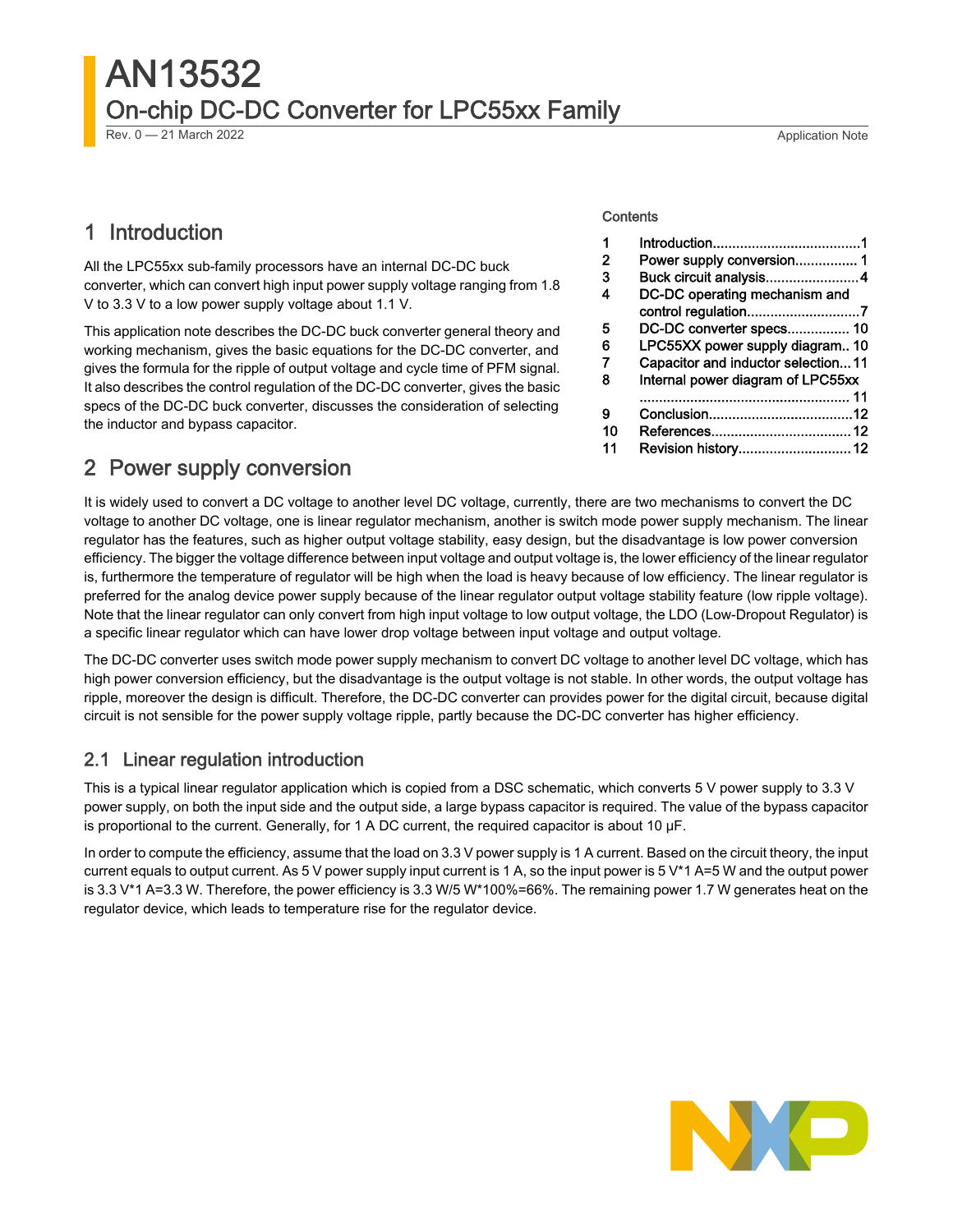<span id="page-1-0"></span>

#### 2.2 DC-DC converter introduction

The DC-DC converter is based on switch mode power supply technology to convert DC input voltage to desired output voltage. It charges a capacitor with chopping the DC input voltage via power device and then smooth the voltage to get the desired output voltage.

From the types of DC-DC converter, there are two types of DC-DC converter, one type is DC-DC converter with galvanic isolation transformer especially in high voltage application, another type is DC-DC converter without transformer especially in low voltage application.

The DC-DC converter with transformer is widely used in application which gets energy from AC line power. The AC line power is rectified and becomes DC voltage with 4 diodes and capacitor filter, then a DC transformer is used to change the voltage ratio between output DC voltage and input DC voltage based on ratio of coil number between primary and secondary windings, secondly to isolate the secondary from primary winding galvanically, the isolation can protect the human being from the AC line power.

For example, each notebook computer has a AC-DC adapter, which converts AC to high voltage DC with rectifier circuit, then uses a DC-DC converter with galvanic isolation transformer to get about 19 V DC output voltage.

The DC-DC converter without transformer is widely used in low voltage application. The DC-DC converter from low voltage to high voltage is called boost converter. The DC-DC converter from high voltage to low voltage is called buck converter. As there is no transformer, the input voltage and output voltage share the same ground, so no isolation is implemented.

#### 2.2.1 Mechanism of DC-DC circuit for buck converter

The working sequence of buck converter consists of three stages: stage1, stage2, and stage3. During stage 1, input power supply charges the capacitor via inductor L. During stage 2, residual energy saved in inductor L charges the capacitor. During stage 3, the capacitor discharges current to load, in other words, the load get energy from capacitor.

#### 2.2.2 Stage1 with P MOSFET on and diode off

In [Figure 2](#page-2-0), assume that a high voltage DC power supply is impressed on the V<sub>in</sub> and GND terminal, and a low voltage on the V<sub>out</sub> and GND terminal is expected.

When the P MOSFET is turned on by controller, current will flow from  $V_{in}$  input terminal, flow through P MOSFET, through the inductor L, then charge the capacitor C. The current flows as shown in the blue line. During the process, energy is transferred from  $V_{in}$  port to capacitor C and finally output voltage at  $V_{out}$  terminal is established.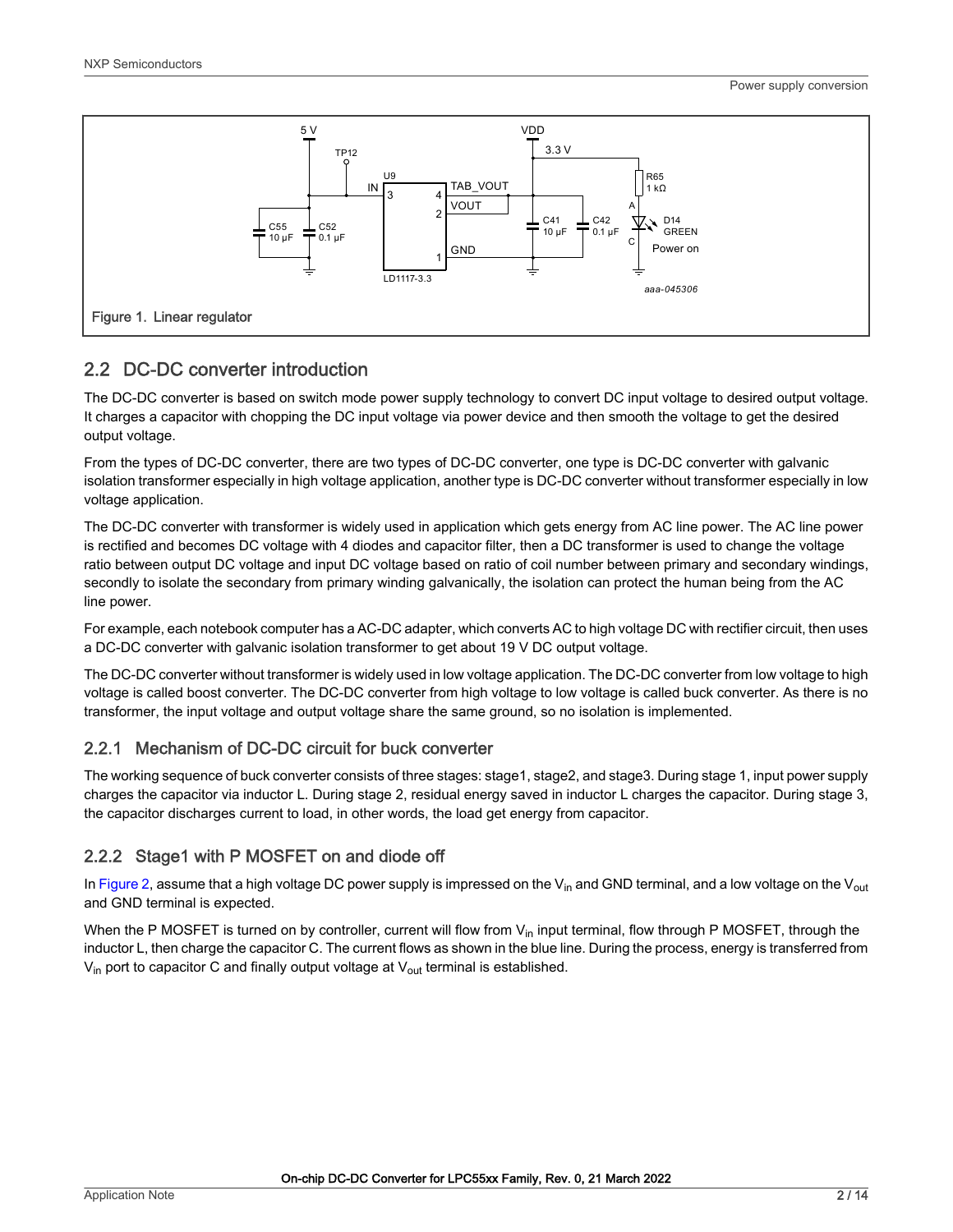<span id="page-2-0"></span>

NOTE

The P MOSFET is selected because it is easy to use a pre-driver to control the Gate pin of MOSFET.

Here, a LED is drawn which represents any load, and can consume energy.

 $V_{in}$  is the high-voltage DC power supply input terminal (the same node as VDC\_IN in Figure 2) and  $V_{out}$  is the low-voltage DC power supply output terminal (the same node as VDC\_OUT in Figure 2).

#### 2.2.3 Stage2 with MOSFET off and diode on

When the P MOSFET turns off by controller, because of the inductor L current decrease, the node has negative voltage which the inductor, P MOSFET D port and diode N port are connected with, so the diode will turn on, the current flows from GND to inductor via diode, then charge the capacitor C. The current flows as the blue line, the turning-on of the freewheeling diode is a transient process, the diode turns-on automatically without any control because of inductor freewheeling feature, and turns-off automatically when the current flowing through the diode attenuates to zero. During the process, energy is transferred from L inductor to capacitor.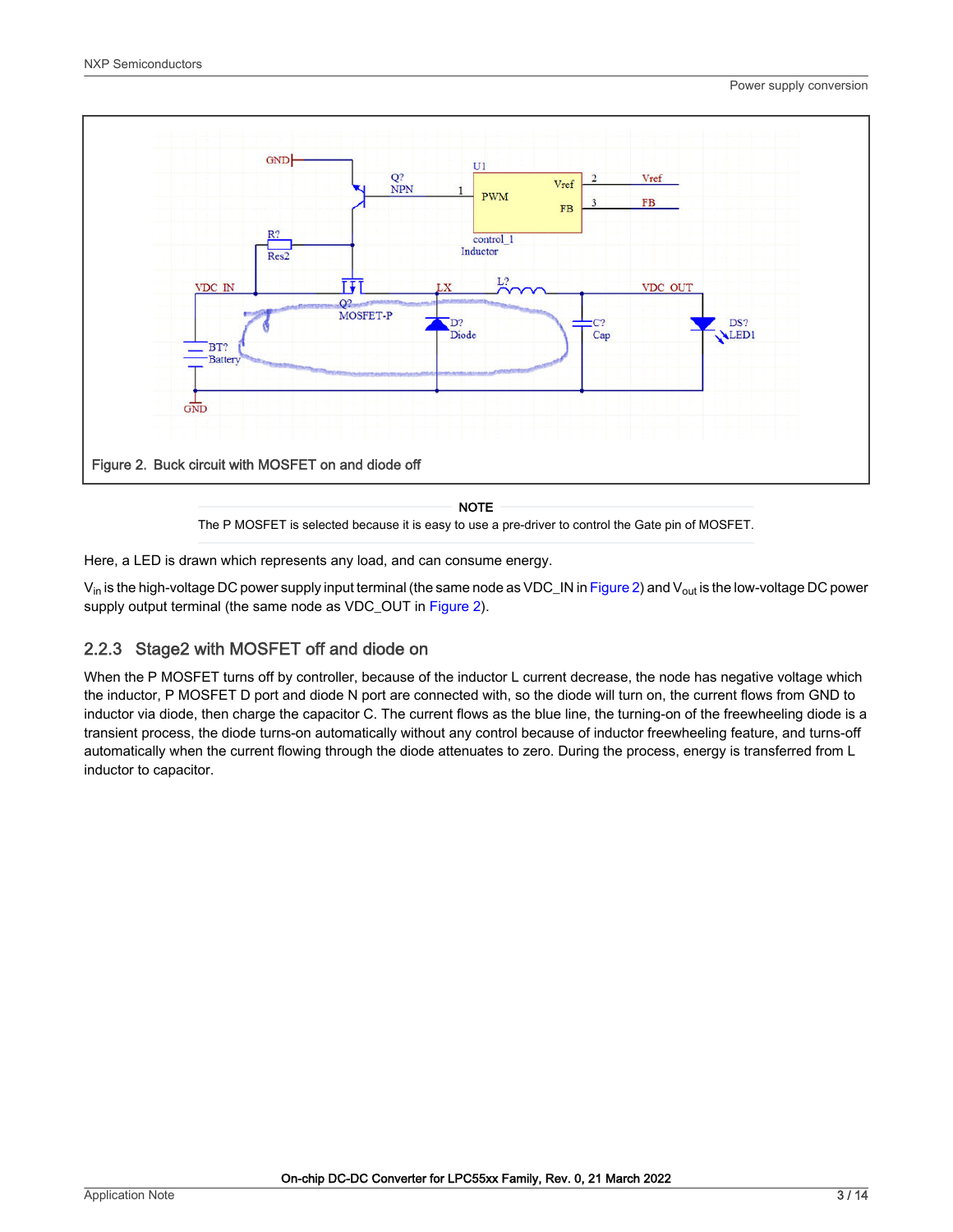<span id="page-3-0"></span>

#### 2.2.4 Stage3 with MOSFET off and diode off

After the diode turning-on transient process is over, both the P MOSFET and diode turn off, the charged capacitor provides power for the load. Here the LED represents the load. The current flows as the blue line.



#### 3 Buck circuit analysis

#### 3.1 Incremental current when the P MOSFET is on

Based on [Figure 2,](#page-2-0) When the MOSFET is on, the current flowing through L will increase from 0 to ΔI based on [Equation 1](#page-4-0):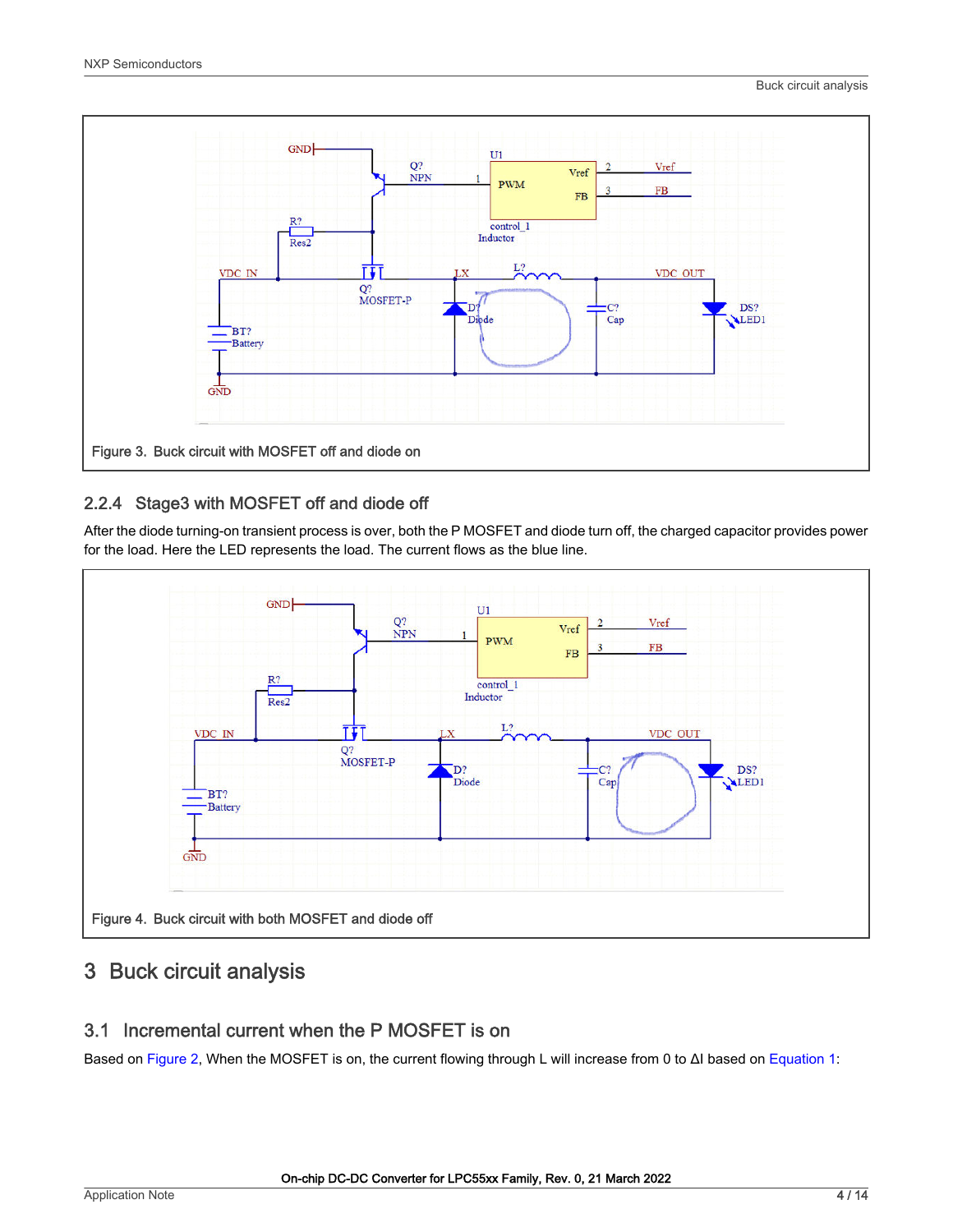#### $\ln d\vec{l}/dt$

<span id="page-4-0"></span>Equation 1.

Here, L is the inductance of inductor, U is the voltage impressed on the two ends of inductor L, i is the current flowing through the L, t is the time.

• When the MOSFET is on, the incremental current during the interval of MOSFET turning-on time is:

$$
\frac{1}{\Delta I} \int (Vin-Vout) dt = \frac{V_{\text{in-Vout}}}{T\_mostet\_on/L}
$$

Equation 2.

Where:

- $T_{\textit{un}} \rightarrow T_{\textit{un}}$  is the time during which the MOSFET turns on.
- $V_{in}$  is the input power supply voltage
- $V_{\text{out}}$  is the output power supply voltage
- L is the inductance value of inductor
- ΔI is the incremental current flowing through the inductor L at the instant when the MOSFET completes turning-on and becomes off.

#### 3.2 Time when the freewheeling diode is on

When the diode is on, the current flowing through L will attenuate naturally from ΔI to zero.

After the MOSFET is turned off by the controller, the Diode will turn on naturally because of inductor freewheeling feature, when the diode is on, the node where the inductor, P MOSFET D pin and diode N port are connected has negative voltage. The voltage on the two ends of inductor L is GND and  $V_{out}$ . Based on Equation 1, the diode turning-on time  $T_{Diode\_on}$  can be figured out as:

> $L*AI$  $T_{Diode\ on} = \overline{Vout}$

Equation 3.

Where:

- ΔI is the current flowing through the inductor L when the MOSFET switches from on to off state
- $V_{\text{out}}$  is the output power supply voltage
- T<sub>Diode\_on</sub> is the time during which the diode is on, in other words, it is the time that the inductor current attenuates from ΔI to zero

#### 3.3 Ripple voltage on the  $V_{\text{out}}$  port

The sum of charges on the capacitor when the MOSFET is turned on and diode is on.

$$
\Delta Q = \int i_{dt=2} \frac{1}{2} \Delta I \cdot (T_{mosfet_{on}} + \text{TDiode\_on})
$$

Equation 4.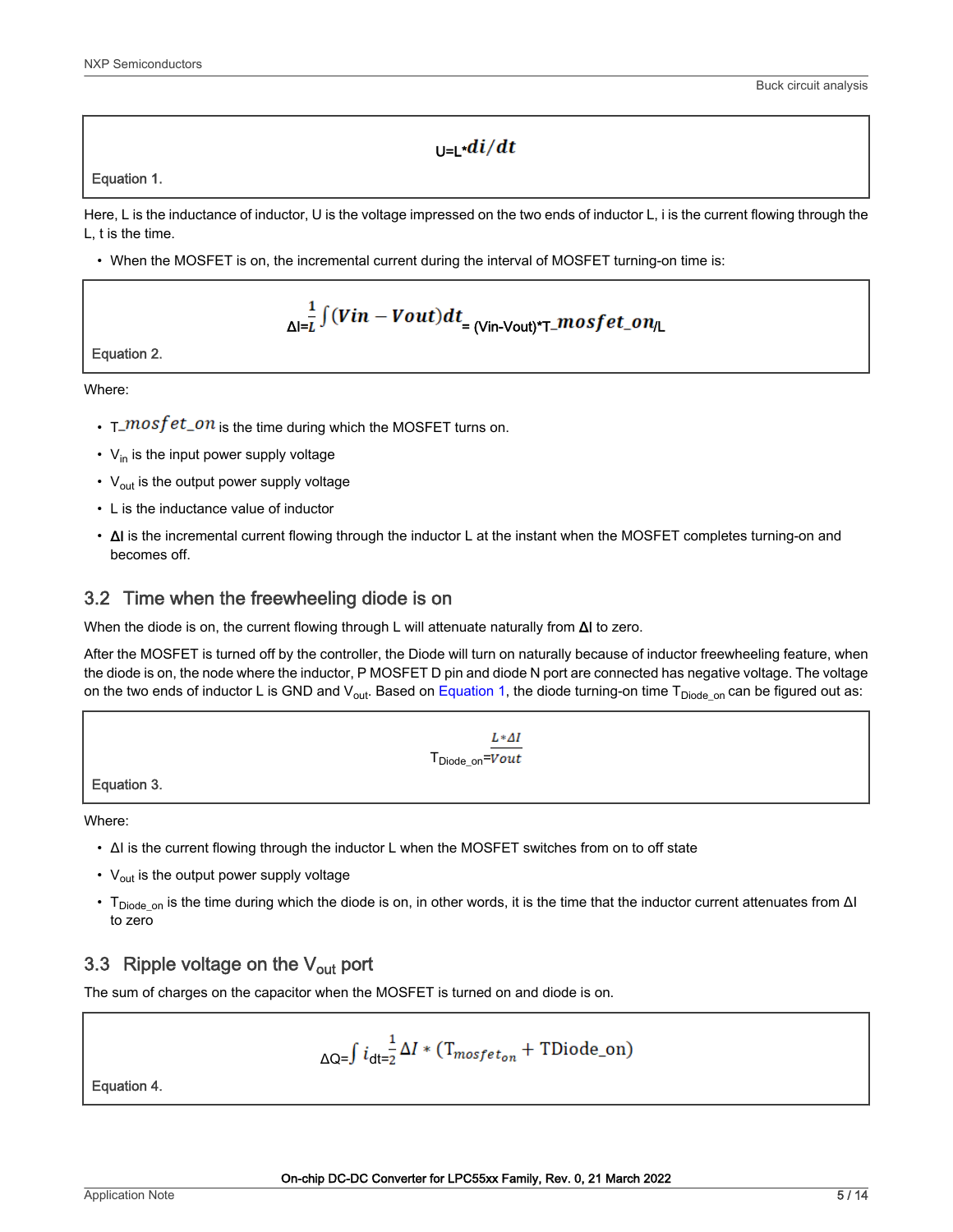<span id="page-5-0"></span>The voltage ripple on the capacitor is ΔQ/C when the current component discharging to load is neglected for simplicity during both P MOSFET turning-on time and diode turning-on time.

Vout<sub>ripple</sub>= $\Delta Q/C = \Delta I^*$ (T\_ $mosfet\_on + T_{Diode\ on}/(2^*C)$ 

Equation 5.

Where:

- C is the capacitance value of capacitor
- $T_{\text{max}}$   $\tau$   $\frac{1}{T}$   $\frac{1}{T}$   $\frac{1}{T}$   $\frac{1}{T}$   $\frac{1}{T}$   $\frac{1}{T}$   $\frac{1}{T}$   $\frac{1}{T}$   $\frac{1}{T}$   $\frac{1}{T}$   $\frac{1}{T}$   $\frac{1}{T}$   $\frac{1}{T}$   $\frac{1}{T}$   $\frac{1}{T}$   $\frac{1}{T}$   $\frac{1}{T}$   $\frac{1}{T}$   $\frac{1}{T}$   $\frac{1}{T}$   $\frac{$
- TDiode\_on is the time during which the diode is on
- ΔI is the current flowing through the inductor L when the MOSFET switches from on to off state.

Substituting ΔI and  $T_{Diode}$  <sub>on</sub> with [Equation 2](#page-4-0) and [Equation 3,](#page-4-0) we get:

 $\frac{T\_MOSFET\_on^{2}*(Vin-Vout)*Vin}{2C*I_*Vout}$  Vout<sub>ripple</sub>=

Equation 6.

From the above Equation 6, after the charging process completes, the incremental voltage of capacitor(ripple voltage) can be estimated, it is dependent on the MOSFET turn-on time, the inductance value of inductor and the capacitance value of capacitor.

For the LPC55xx DC-DC converter, fixed MOSFET turn-on time control regulation is adopted. So it is required that user must follow up the value of external inductor and capacitor, otherwise, the ripple will be out of range.

#### 3.4 Cycle time of the PFM signal

The  $T_{idle}$  is the time from diode turning off to the instant that the next P MOSFET is on, during the  $T_{idle}$ , both the MOSFET and Diode are off, the capacitor C discharges to the load, so the  $V_{\text{out}}$  voltage will decrease.

In steady state and in one cycle, the charges charged on capacitor by  $V_{in}$  power supply equals to the charges discharged from the capacitor to the load, with the capacitor charge balance, we can get:

 $\frac{1}{2\Delta}$ l\*(T\_ $mostet\_on$  + T<sub>Diode\_on</sub>)=l<sub>0</sub>\*(T\_ $mostet\_on$  + T<sub>Diode\_on</sub> + T<sub>idle</sub>)= l<sub>0</sub>\*T<sub>cycle</sub>

Equation 7.

Here,

- ΔI is the current flowing through the inductor L when the MOSFET switches from on to off state.
- I0 is the assumed load current in one cycle.
- T<sub>idle</sub> is the time during which both MOSFET and Diode are off, the capacitor provides power for the load.
- T<sub>cycle</sub> is the cycle time, which consists of  $T_{\text{c}}$  mosf  $et_{\text{c}}$  on + T<sub>Diode</sub> <sub>on</sub> + T<sub>idle</sub>

Substituting the ΔI with [Equation 2](#page-4-0), the T<sub>Diode\_on</sub> with [Equation 3](#page-4-0), we can get:

 $(Vin- Vout)*Vin$  $T_{\text{cycle}} = \frac{2 \times L \times I_0 \times V_0}{2 \times L \times I_0 \times V_0} \times T_{\text{MOSFET\_on}}^2$ 

Equation 8.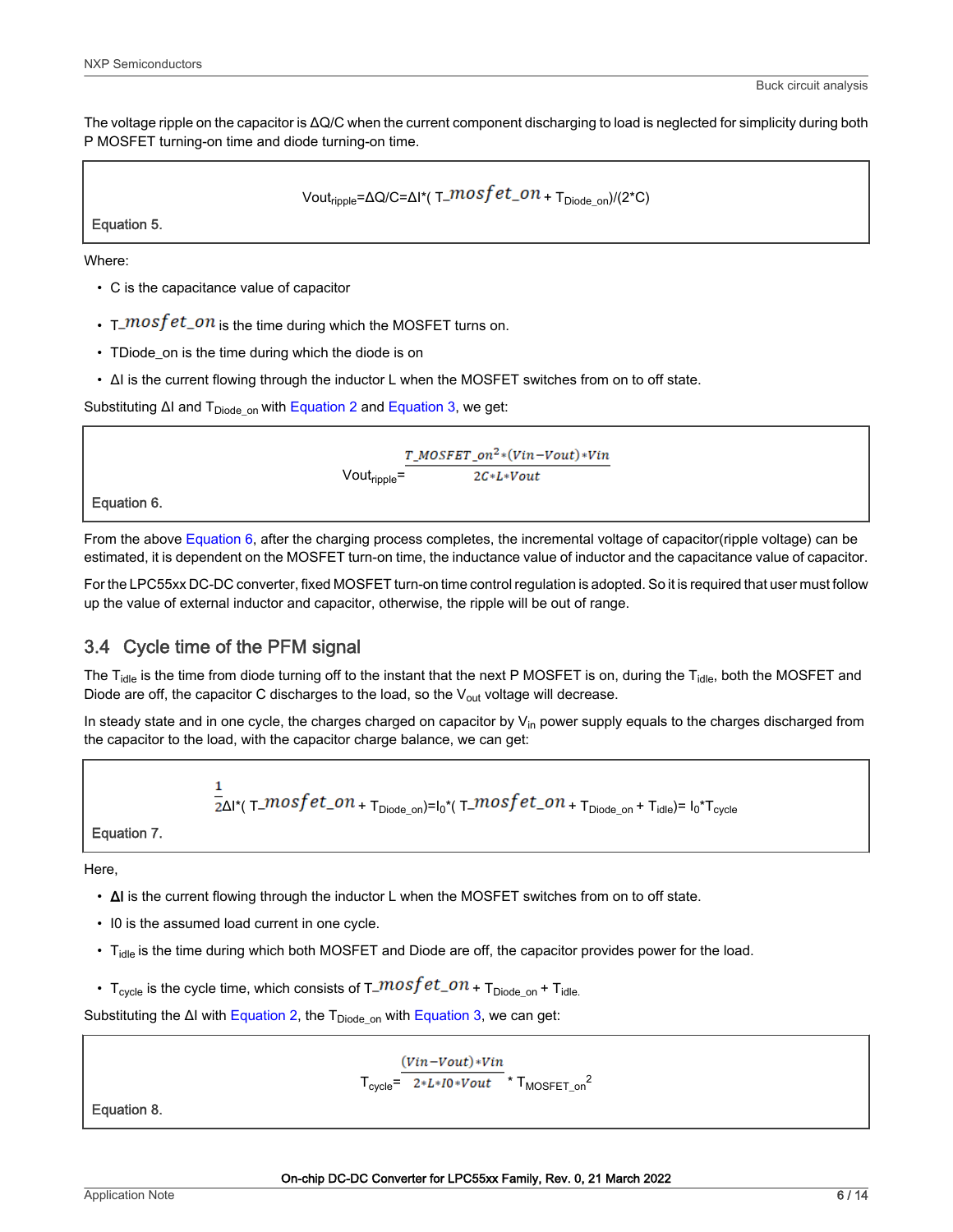<span id="page-6-0"></span>From [Equation 8](#page-5-0), for the LPC55xx DC-DC converter, all the Vin, Vout, L are fixed, the  $T_{MOSFET~on}$  is also fixed because the PFM is selected as control regulation.

We can see that the  $T_{\text{cycle}}$  is inverse proportional to the load current  $I_0$ , this is institutive that the higher the load current is, the shorter the PFM cycle is.

## 4 DC-DC operating mechanism and control regulation

#### 4.1 PWM signal vs PFM signal

Here, the so-called control scheme is the regulation to adjust the MOSFET on-time or off-time in real time so that the DC-DC converter output voltage approaches to a pre-specified reference voltage with variable load even variable input voltage, and furthermore the transient time is required to be short enough. The DC-DC converter uses PWM or PFM or the other waveform signal to control the MOSFET on or off to control the DC-DC output voltage, the PWM or PFM signals is the essence of the control system.

The PWM means Pulse Width Modulation, the duty cycle of PWM signal can be variable cycle by cycle, but the PWM cycle time is fixed.

The PFM means Pulse Frequency Modulation, it has two types, the fixed on-time type and the fixed off-time type. For the fixed on-time type, the off-time varies with time, so the PFM signal cycle time varies cycle by cycle. For the fixed off-time PFM signal, the on-time varies cycle by cycle. So irrespective of fixed on-time or fixed off-time, the PFM cycle time varies cycle by cycle. The advantage of the PFM signal is its spread frequency spectrum, variable frequency can reduce EMI emission when the control signal drives power device.

The DC-DC converter of LPC55xx is only an accessory module of LPC55xx, the DC-DC control system must be simple, so the PFM control regulation is selected with fixed on-time. Because the cycle time of PFM signal is sum of on-time and off-time, so the cycle time varies with load, the cycle time is NOT constant.

The following signal waveform is PFM signal with fixed on-time and variable off-time.

In this application note, the PWM and PFM names are interchangeable, because the functions are same. The only difference is the waveform, the on-time is variable for PWM, the on-time is fixed for PFM.



#### 4.2 MOSFET driving signal

For the DC-DC converter of LPC55xx, the MOSFET, diode and corresponding controller are integrated internally, but the inductor and capacitor components have to be connected externally because of large size, so in [Figure 6,](#page-7-0) all components inside the blue circle are integrated into the LPC55xx, all components outside the circle are connected externally. The "LX" is the external pad of LPC55xx internal DC-DC converter, where internal P MOSFET and diode are connected together. The LX pad requires to be connected to external 4.7 μH inductor and 22 μF capacitor. The working procedure is as the above procedures. The DC-DC converter load is the VDD\_MPU pin, which provides power for the core of LPC55xx and the digital peripheral in active mode.

For the P MOSFET driving circuit, when the P MOSFET Gate voltage Vgs is a negative voltage, the P MOSFET will turn on, when the Gate voltage Vgs is a zero, the P MOSFET will turn off.

So if the MOSFET is required to be connected serially in a circuit, the P MOSFET is preferred because pre-driver circuit is simple, that is why the P MOSFET is selected in the buck circuit for LPC55xx. In detail, a transistor is used as a pre-driver to drive P MOSFET as shown in [Figure 6,](#page-7-0) when the PWM signal is high, the NPN transistor turns on, the gate voltage of P MOSFET is LOW, the Vgs(the voltage between gate and source) voltage of P MOSFET is negative, the P MOSFET turns on, the power supply with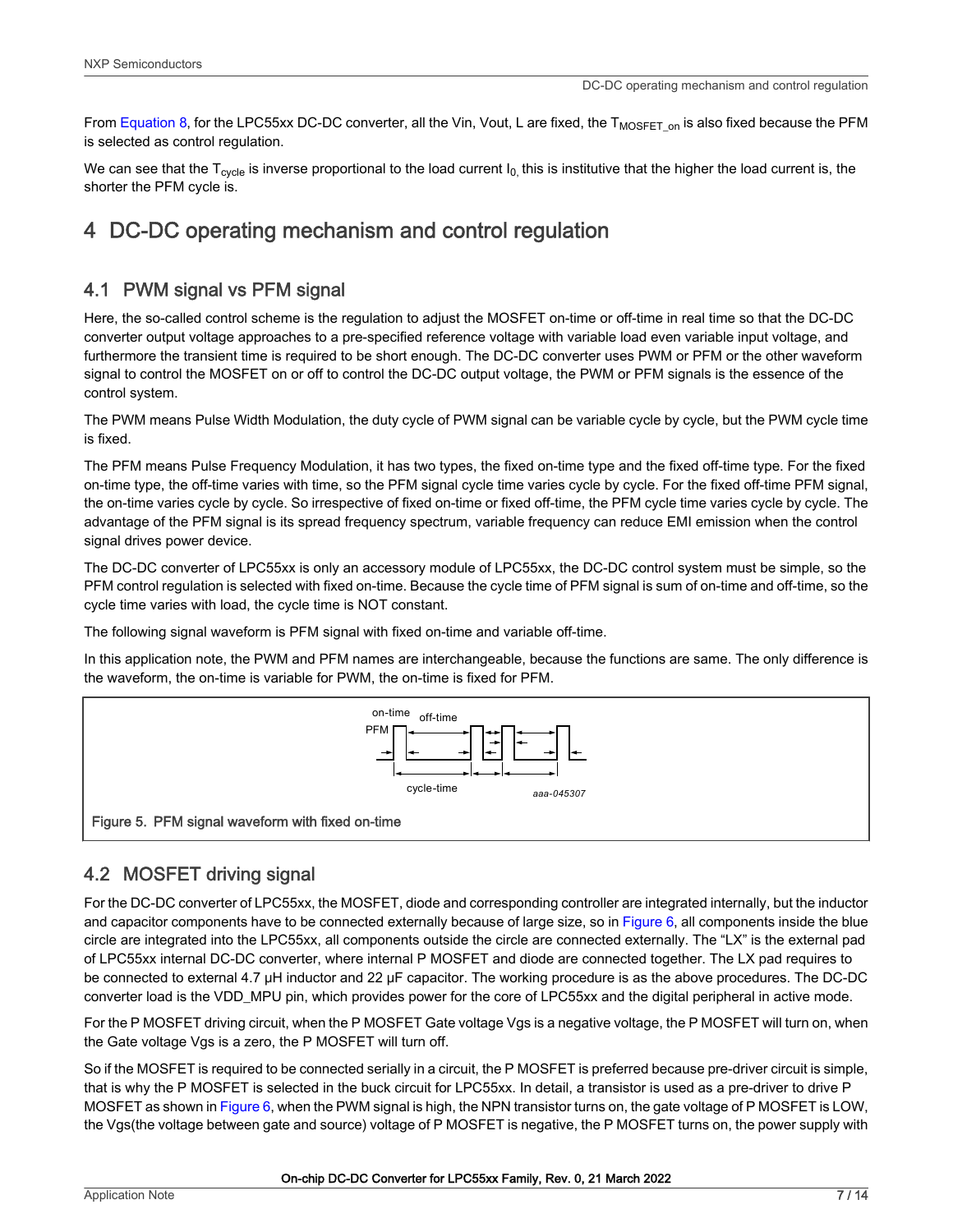<span id="page-7-0"></span>VDC\_IN terminal will charges the capacitor through inductor. When the PWM signal is LOW, the NPN transistor will turn off, the Vgs will be zero and the P MOSFET will turn off.



#### 4.3 DC-DC converter working sequence and signal waveform explanation

In Figure 7, the X coordinator is time and the Y coordinator is the voltage or current signals. The V\_be is the PWM signal waveform(PFM) which drives the base of transistor. As shown in Figure 6, the V\_LX signal is the signal voltage waveform on the LX pad of LPC55xx, the I\_LX is the current value on the LX pad with the time, the I\_LX0 is the average value of the I\_LX, because the I\_LX is a current waveform with time, it cannot be observed with oscilloscope directly, the VDC\_OUT is the voltage on the capacitor, also the DC-DC converter output voltage, the VDC\_OUT0 is the average voltage of the capacitor based on Figure 6.

In Figure 7, the cycle of buck converter consists of three stages: stage1, stage2 and stage3, which corresponds to the three stages discussed in [Mechanism of DC-DC circuit for buck converter](#page-1-0).

Stage 1: During stage 1, the buck circuit charges the capacitor. The PFM signal is high logic, the transistor turns on, the P MOSFET turns on, external power supply charges the capacitor, current curve flowing through the inductor is the I\_LX curve, the incremental current ΔI is as shown in equation 2.

Because there is current to charge the capacitor, the voltage of the capacitor increases. The capacitor voltage curve vs time is the VDC\_OUT curve. VDC\_OUT0 is the average voltage in one cycle.

Stage 2: During stage 2, the buck circuit charges the capacitor. Because the PFM signal is the LOW logic, the transistor turns off and the P MOSFET turns off. Because of the inductor freewheeling feature, the inductor tries to keep the original current. The LX pad becomes a negative voltage. The diode turns on. The current flows from GND to charge the capacitor via the diode and inductor. The energy stored in the inductor transfers to the capacitor. The current curve flowing through the inductor attenuates from  $\Delta$ I to 0 as the ILX curve during stage 2, the current curve vs time follows up equation 3.

Because there is current to charge the capacitor, the voltage of capacitor will increase, but the increasing rate of the VDC\_OUT is reduced compared to stage 1.

Stage 3: During stage 3, the buck circuit does not charge the capacitor while discharge to load, the PFM signal is LOW logic, the transistor turns off, the P MOSFET turns off, the diode freewheeling process is completed so the diode turns off, the capacitor is not charged. The V<sub>LX</sub> is the LX pad voltage, which is the same as capacitor voltage during stage 3 because the current flows through the inductor is zero during stage 3. The I\_LX is zero in stage 3. Because the load consumes current, the capacitor voltage reduces, assuming that the load consuming current is constant, the capacitor voltage reduces linearly with time so the VDC\_OUT voltage is shown in stage 3 in Figure 7.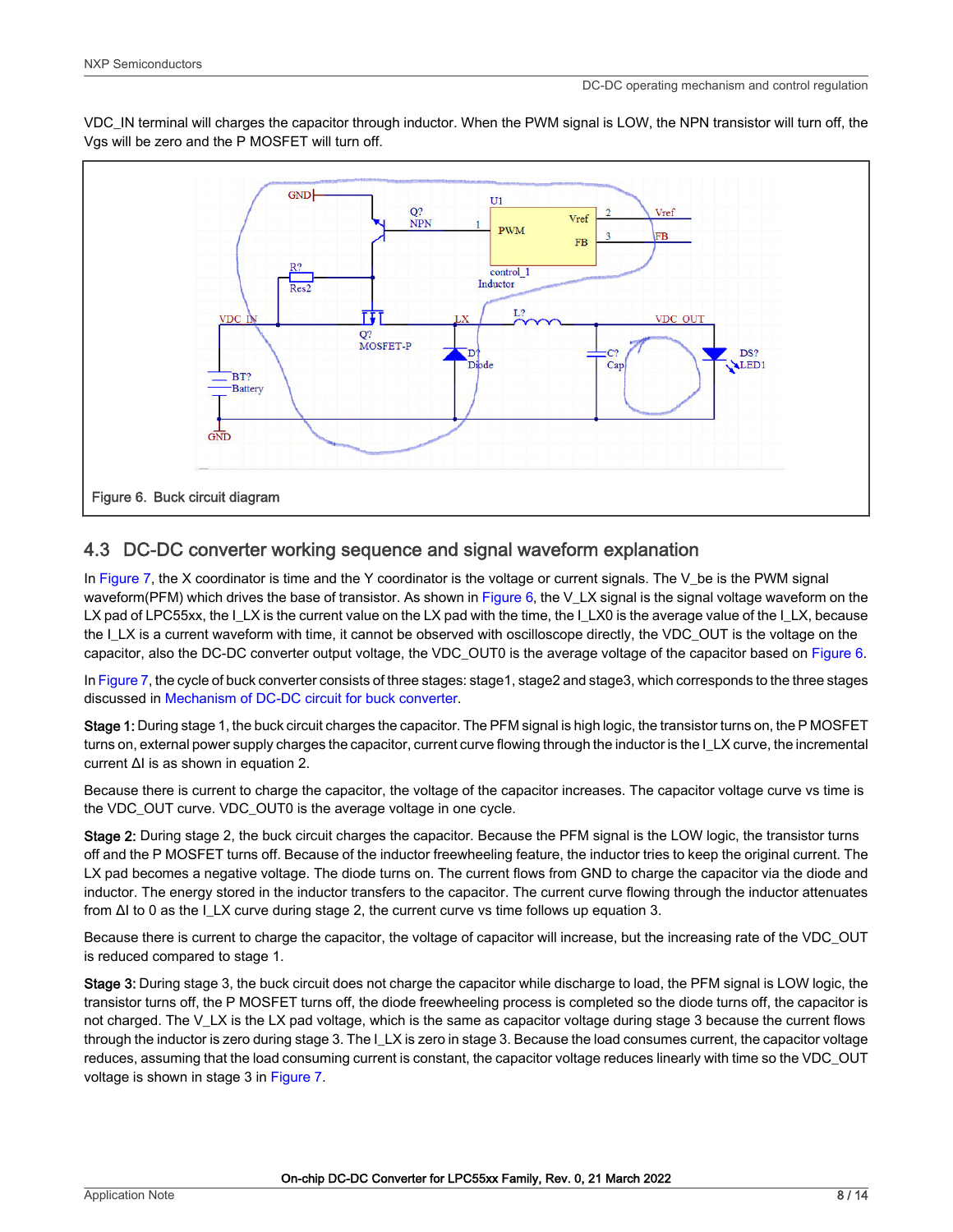

#### **NOTE**

The VDC\_OUT ripple voltage is exaggerated in order to elaborate the DC-DC output voltage change, in reality, the ripple is only 20 mV for LPC55xx DC-DC converter.

#### 4.4 Control scheme

The DC-DC converter of LPC55xx is an accessary module of LPC55xx, so its control regulation has to be simple. Based on [Figure](#page-7-0)  [6](#page-7-0), the yellow block is the controller, the controller has three signals: FB, Vref, and PWM signal, the FB and Vref signal are input signal, the PWM signal is output signal for the controller.

The FB signal is the external pad of LPC55xx, it is an input signal, and used to sense the DC-DC converter output voltage as feedback signal because the feedback control is used. Because the FB is an input signal pin, it does not transfer energy, so on PCB, it can be treated as a signal with normal signal width trace when PCB is designed.

The Vref pin is an internal pin without external pad, which is used to set up the DC-DC converter reference voltage by internal DAC or whatever, for example, if you want 1.1 V DC-DC output voltage, set the Vref as 1.1 V, so it is an input signal for the controller. The PWM signal(PFM signal) is an output signal for the controller, used to control the gate of P MOSFET via MOSFET pre-driver.

The controller uses feedback control, the controller compares the voltage of FB signal with Vref pin voltage, which is set up by DAC or whatever, if the difference is greater than a pre-defined voltage threshold, one new cycle PFM signal is generated from the PWM pin, the PFM signal drives the P MOSFET via pre-driver, the High logic of the PFM signal can turn on the P MOSFET, the capacitor is charged by power supply from Vin terminal via inductor during stage 1 and 2. Therefore, the DC-DC converter output voltage will increase, the positive incremental voltage(ripple of the DC-DC converter output voltage) is deterministic based on equation 5. If the difference is less than a pre-defined voltage threshold, the PFM signal keeps to low logic, this is stage 3 as above mentioned.

[Figure 8](#page-9-0) is real signal waveform, the pink signal is tested at LX pin of LPC55S69 on LPCXpresso55S69 EVK board with oscilloscope, during high logic of the pink signal, the internal MOSFET is on with the PFM signal driven high by the controller and diode is off, the capacitor is charged (this is stage 1). During the Low logic of the pink signal, the MOSFET is off with the PFM signal driven Low by the controller, the internal diode turns on automatically because of inductor freewheeling feature (this is stage 2). During the time with pink signal bouncing and attenuating, both MOSFET and diode are off, because of diode reverse recovery feature from diode on to off, the LX pin voltage is shown in [Figure 8](#page-9-0) (this is stage 3).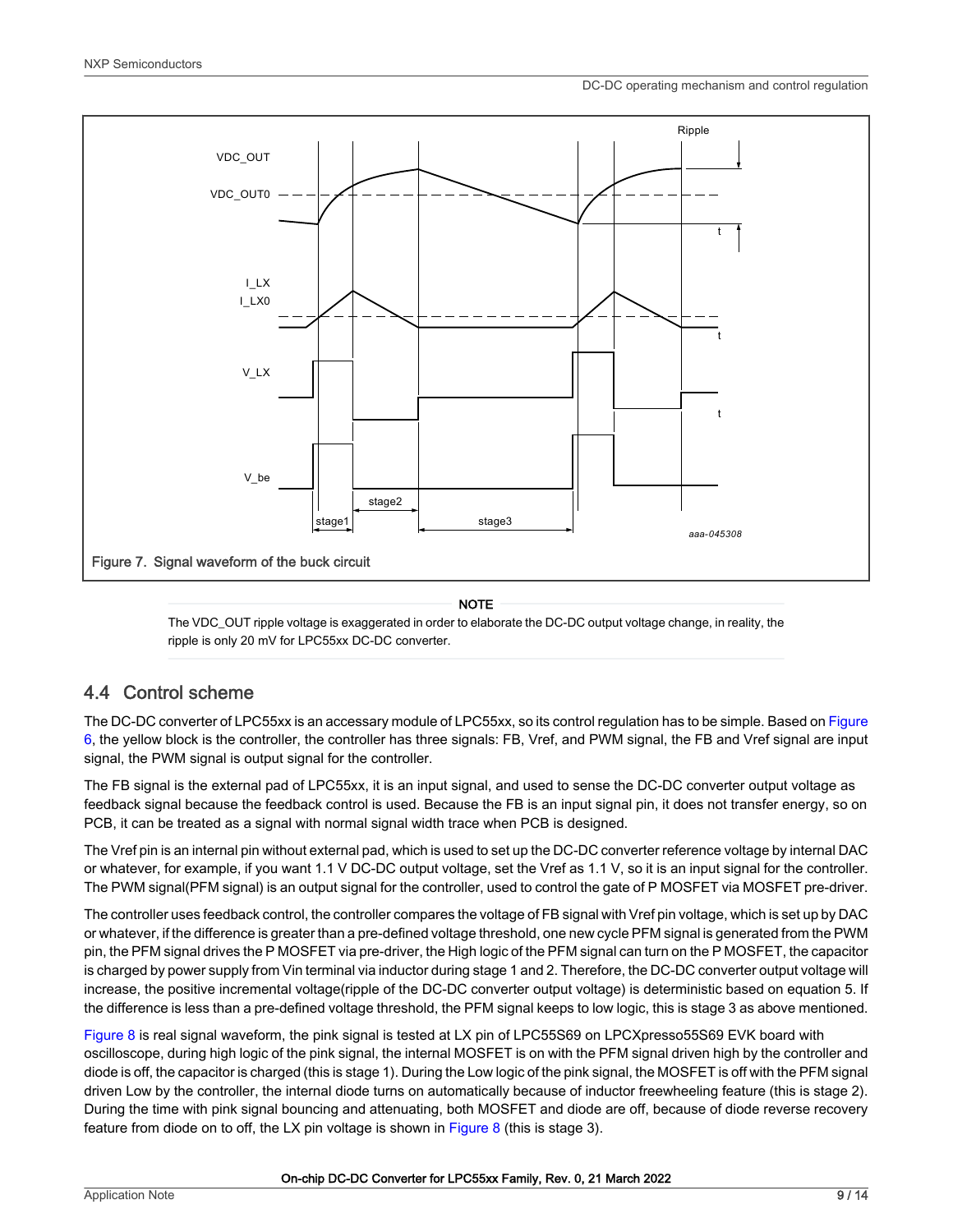<span id="page-9-0"></span>

#### 5 DC-DC converter specs

This is the spec of LPC5569 DC-DC converter.

V<sub>out</sub> pin output voltage:

The Vout pin output voltage is 1.1 V typically, the voltage can be adjusted with core frequency with the function  $v \circ id$ POWER\_SetVoltageForFreq(uint32\_t system\_freq\_hz); the programmable range is from 0.95 V to 1.2 V with 25 mV step.

The maximum current on the  $V_{\text{out}}$  port: 50 mA

Max of ripple voltage on  $V_{\text{out}}$  pin: 20 mV

DC-DC converter frequency range:15 KHz to 500 kHz

VBAT\_DCDC input range: 1.8 V to 3.6 V

DC-DC converter efficiency: about 85%

The start-up time of the DC-DC converter: about 100 μS

#### 6 LPC55XX power supply diagram

Figure 9 is power supply pin description, the VBAT\_DCDC, VBAT\_PMU, VDD, VDDA, Vref and VDD\_PMU are input power supply pins, the operating voltage of VBAT\_DCDC, VBAT\_PMU, VDD, VDDA ranges from 1.8 V to 3.3 V, the VDD\_PMU is 1.1 V. The internal DC-DC converter generates 1.1 V power supply to provide power for the VDD\_PMU pin with L1 inductor and C1 capacitor components, so on the PCB, user should connect FB pin to VDD\_PMU pin. From PCB design, the L1 and C1 should be as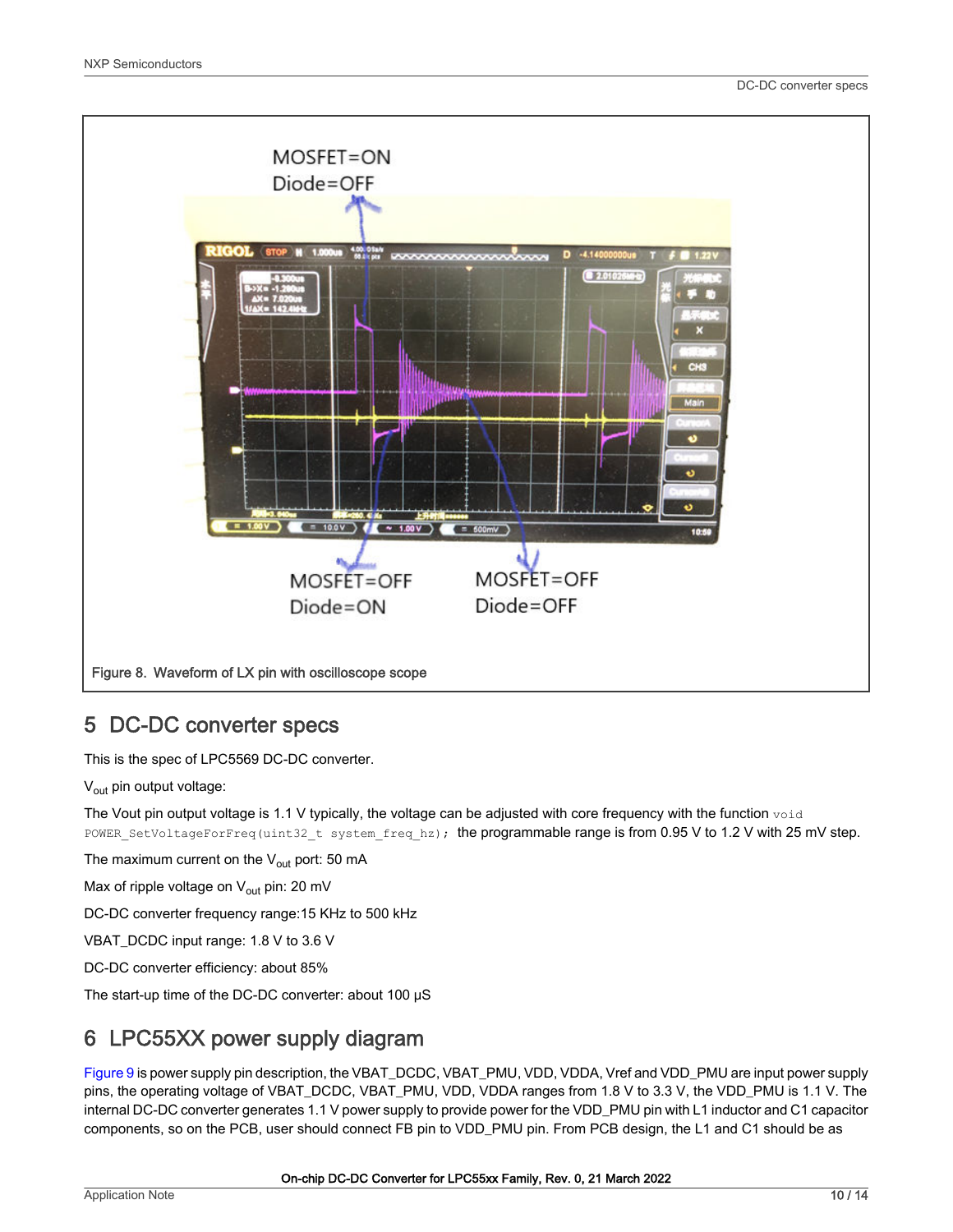<span id="page-10-0"></span>close as possible to the LX, and VDD\_PMU pins. The FB pin is just used to sense DC-DC converter output voltage, it does not provide power.



### 7 Capacitor and inductor selection

The capacitor C1 is charged with inductor current and discharged to load with high frequency, so the capacitor must have low Equivalent Serial Resistance (ESR) and higher frequency width. High ESR can reduce the charging/discharging current of the capacitor, at the same time, make the capacitor hot, so it is an important parameter for the capacitor, the low ESR capacitor should be selected. Compared electrolytic capacitor, tantalum capacitor and ceramic capacitor, from the high frequency response and low ESR perspective, the X7R ceramic capacitor is preferred, the X7R provides intermediate capacitance values which vary ± 15% over the temperature range of -55°C to 125°C.

For the inductor selection, the inductor is a non-standard component, its equivalent resistor should be small and its flux cannot saturate with the rated current.

The following are the inductor specs copied from [AN12325.](https://www.nxp.com/docs/en/application-note/AN12325.pdf)

|  | Table 1. Power inductor |
|--|-------------------------|
|  |                         |

| Parameter            | Min | <b>Type</b> | Max | Unit |
|----------------------|-----|-------------|-----|------|
| Inductance value     | 3.7 | 4.7         | 5.6 | μH   |
| l Saturation current | 350 | 500         |     | mA   |

#### 8 Internal power diagram of LPC55xx

In Figure 10, we can see that the VBAT\_PMU pin provides power for the FRO, RTC, BOD, always-on LDO, Band GAP, if a customer just wants to operate RTC while the core and the other peripherals are off, it is OK to just connect the battery to the VBAT\_PMU pin.

The VBAT\_DCDC pin provides power for the DC-DC converter, and the DC-DC converter provides power for VDD\_PMU pin, consequently provides power for the core of LPC55xx and the digital peripherals.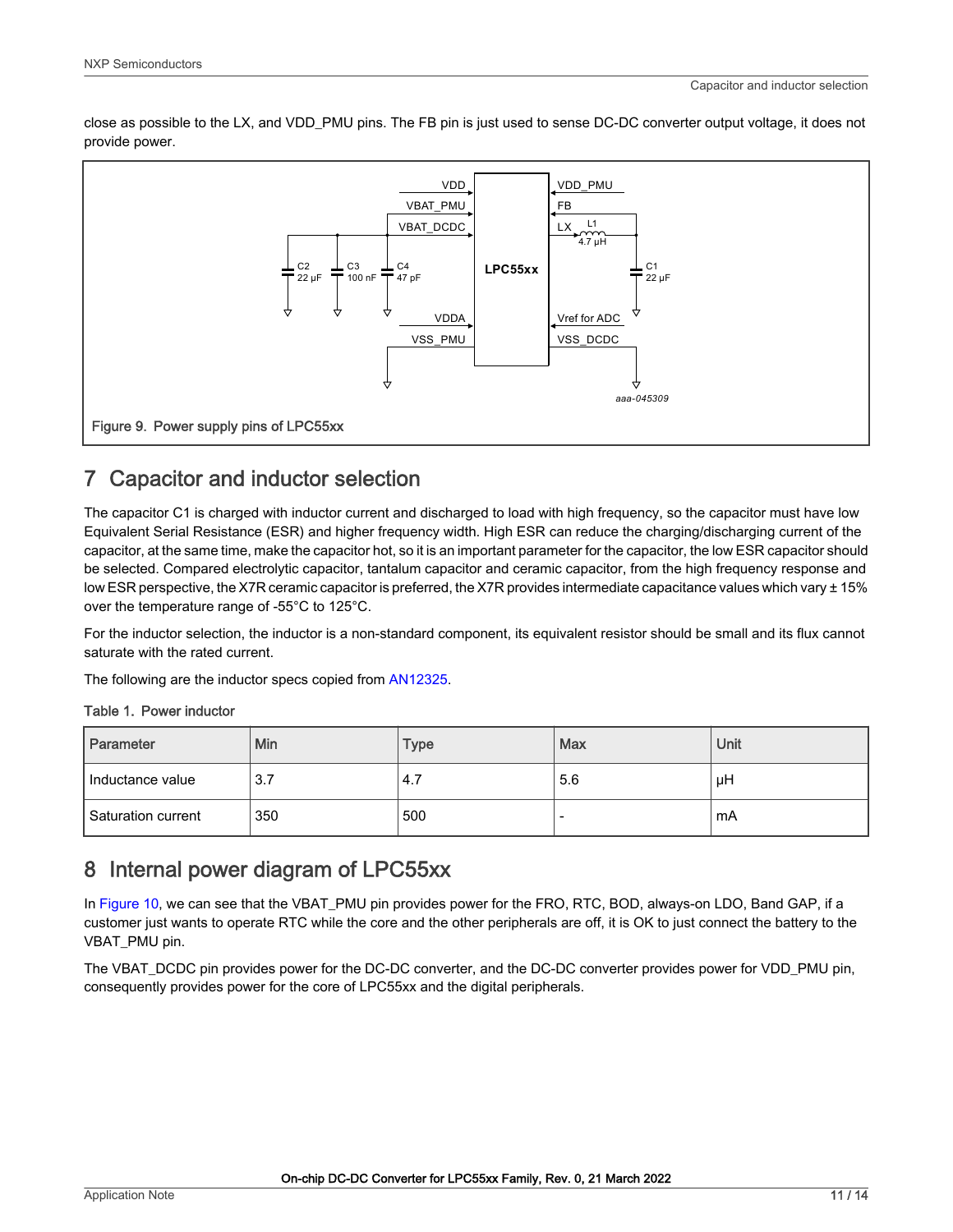```
Conclusion
```
<span id="page-11-0"></span>

#### 9 Conclusion

This application note introduces the linear regulator and the DC-DC converter, describes the operating mechanism of DC-DC BUCK converter without isolation, gives the basic equation to compute the charging current, voltage ripple, and cycle time of PFM. It describes the P MOSFET pre-driving circuit and feedback control scheme, lists the specifications of the DC-DC converter, and introduces the standard to select the capacitor and inductor.

## 10 References

These references are available on [nxp.com.](https://www.nxp.com/)

- Using the DC-DC feature (document [AN12325](https://www.nxp.com/doc/AN12325))
- LPC55S6x/LPC55S2x/LPC552x User manual (document [UM11126](https://www.nxp.com/doc/UM11126))
- LPC55S6x Data Sheet (document [LPC55S6x](https://www.nxp.com/docs/en/nxp/data-sheets/LPC55S6x_DS.pdf))

#### 11 Revision history

The following table lists the substantive changes done to this document since the initial release.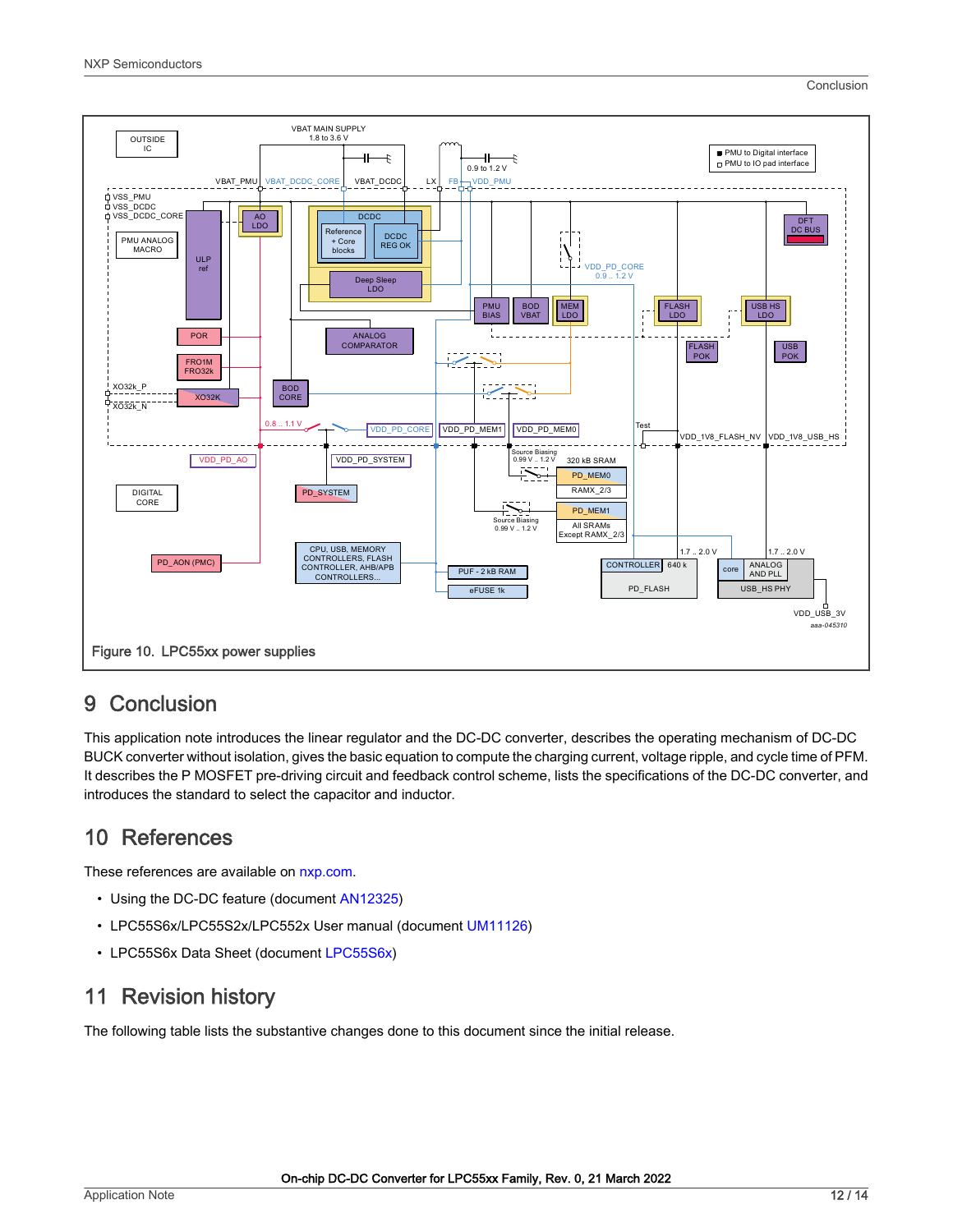#### Table 2. Revision history

| <b>Revision</b><br>number | <b>Date</b>   | Substantive changes |
|---------------------------|---------------|---------------------|
|                           | 21 March 2022 | Initial release     |